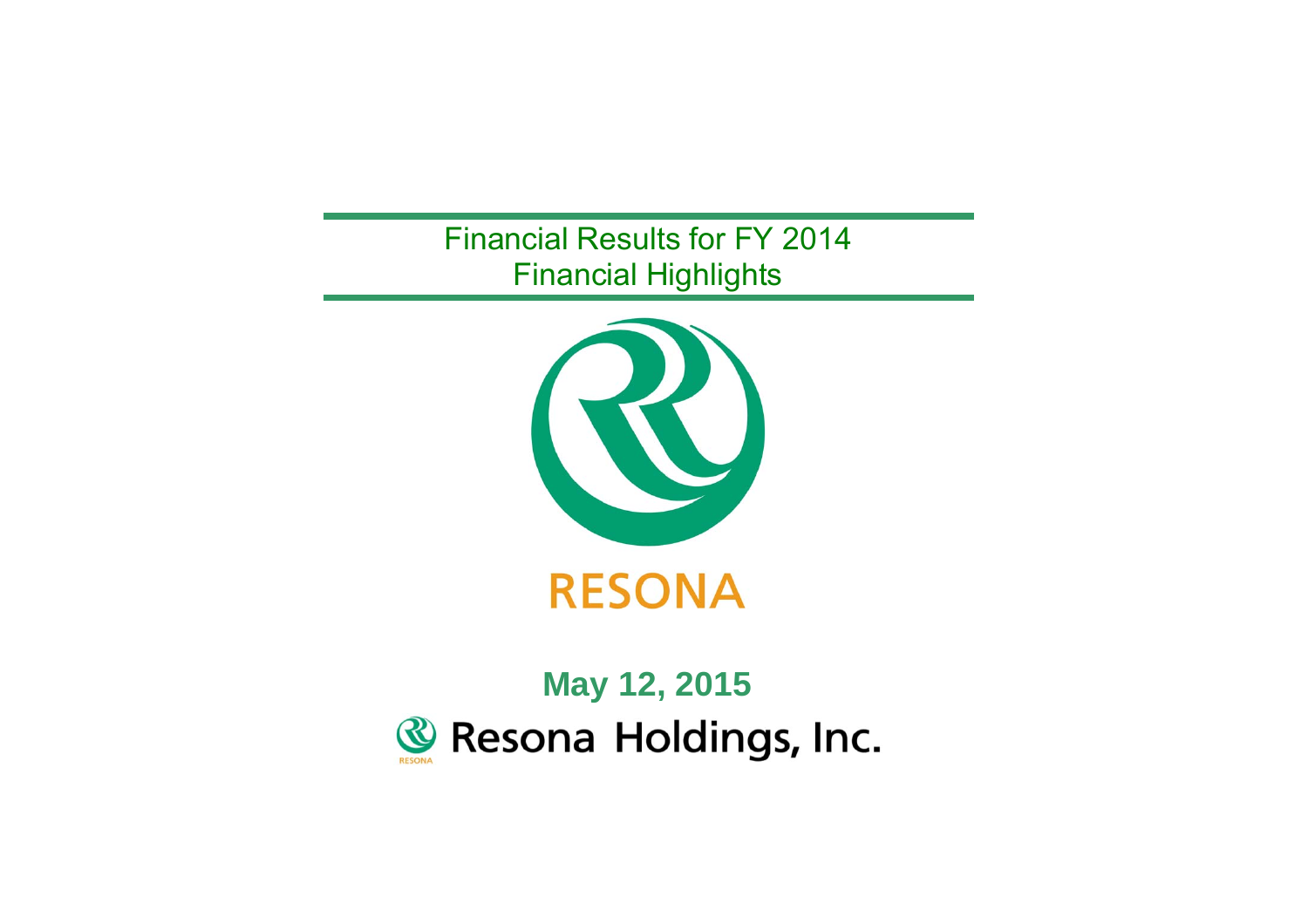### Resona Holdings, Inc.

## (Billions of Yen)

## I. Financial Highlights for FY2014

#### Posted Y211.4 bn of consolidated net income (Page1, 2)

- =>Decreased by Y9.1 bn (-4.1%) YoY, but exceeded the forecast by Y21.4 bn (+11.2%)
- Income before income taxes and minority interests rose by Y14.1 bn (+4.5%) YoY
- Income taxes and other increased by Y23.3 bn YoY
- $\Leftrightarrow$  Without a DTA writedown relating to a reduction in corporate income tax rate, net income for fiscal 2014 would have been higher than the previous fiscal year.

#### Top-line income increased YoY after seven fsical years of decline (Page 2, 3, 4)

- $\equiv$  >Actual net business profit (total of 3 group banks) increased by Y22.4 bn (+10.0%) YoY and Y23.1 bn (+10.4%) from the forecast, respectively.
- Consolidated loan balance has grown by Y785.6 bn (+2.9%) YoY and for the past 3 consecutive fiscal years
- Loan-to-deposit spread (domestic operation, total of 3 group banks): 1.35%, -9bps YoY
- Fees and commission income (total of 3 group banks) rose by Y12.8 bn YoY, supported by strong insurance product sale and real estate brokerage business
- Net gains on bonds (total of 3 group banks) steadily accumulated, boosting top-line income
- OHR (total of 3 group banks) decreased by 2.1% YoY through the strict adherence to low cost operation

## Soundness in asset quality improved even further (Page 5, 7)

- NPL ratio: 1.51% (total of 3 group banks)
- Classified claims (NPLs) steadily declined (total of 3 group banks)
- Unrealized gain on available-for-sale securities increased to Y573.1 bn (total of 3 group banks)
- Consolidated capital adequacy ratio (Domestic Std.): 13.46% (Preliminary ratio)
- Consolidated common equity Tier 1 ratio (International Std.)\*1: 7.xx% (Reference)

#### Public funds to be fully repaid after the AGM (3 years ahead of the plan) (Page 6) => Repaid in total Y228.0 bn\*2 on an injected amount basis in FY2014

- => Increased common DPS by 2 yen (+13%) (from 15 yen to 17 yen per annum)
- \*1 Excluding unrealized gain on available-for-sale securities
- \*2 Early Strengthening Act Preferred Stock: Y32.0 bn (injected amount basis), Deposit Insurance Act Preferred Stock: Y196.0 bn (injected amount basis)



| Resona Holdings FY2014 |       |               | (Announced<br>in Nov. 2014) | Resona Holdings FY2014  |       |               | (Announced<br>in Nov. 2014) |
|------------------------|-------|---------------|-----------------------------|-------------------------|-------|---------------|-----------------------------|
| (Consolidated)         |       | YoY<br>change | Change from<br>forecast     | $(Non-consolidated)$    |       | YoY<br>change | Change from<br>forecast     |
| <b>Ordinary profit</b> | 333.3 | $+21.1$       |                             | +48.3   Ordinary profit | 121.3 | (323.2)       | (0.2)                       |
| Net income             | 211.4 | (9.1)         |                             | +21.4 INet income       | 121.7 | (323.7)       | $+0.2$                      |

|                                                                | Total of 3 group banks<br>(Non-consolidated) |            | (Announced<br>in Nov. 2014) | Resona Bank |                               | (Announced<br>in Nov. 2014) |        | Saitama Resona Bank |                         |        | Kinki Osaka Bank              | (Announced<br>in Nov. 2014) |
|----------------------------------------------------------------|----------------------------------------------|------------|-----------------------------|-------------|-------------------------------|-----------------------------|--------|---------------------|-------------------------|--------|-------------------------------|-----------------------------|
|                                                                | <b>FY2014</b>                                | YoY change | Change from<br>forecast     |             | (Non-consolidated) YoY change | Change from<br>forecast     |        | YoY change          | Change from<br>forecast |        | (Non-consolidated) YoY change | Change from<br>forecast     |
| Gross operating profit                                         | 580.5                                        | $+25.2$    | $+23.5$                     | 391.0       | $+23.0$                       | $+18.5$                     | 136.3  | $+0.8$              | $+1.3$                  | 53.0   | $+1.3$                        | $+3.5$                      |
| Operating expenses                                             | (335.3)                                      | (2.6)      | (0.3)                       | (219.8)     | (0.7)                         | $+0.7$                      | (76.8) | (1.3)               | (0.3)                   | (38.6) | (0.5)                         | (0.1)                       |
| Actual net operating profit <sup>*3</sup>                      | 245.1                                        | $+22.4$    | $+23.1$                     | 171.1       | $+22.1$                       | $+19.1$                     | 59.5   | (0.4)               | $+1.0$                  | 14.4   | $+0.8$                        | $+3.4$                      |
| Cost income ratio (after NPL<br>disposal in the trust account) | 57.7%                                        | $(2.1)\%$  |                             | 56.2%       | $(3.2)\%$                     |                             | 56.3%  | $+0.6%$             |                         | 72.8%  | $(0.8) \%$                    |                             |

\*3. Actual net operating profit: net operating profit before NPL disposal in the trust account and before provision to general reserve for possible loan losses

# ○ Analysis on year-on-year change in consolidated net income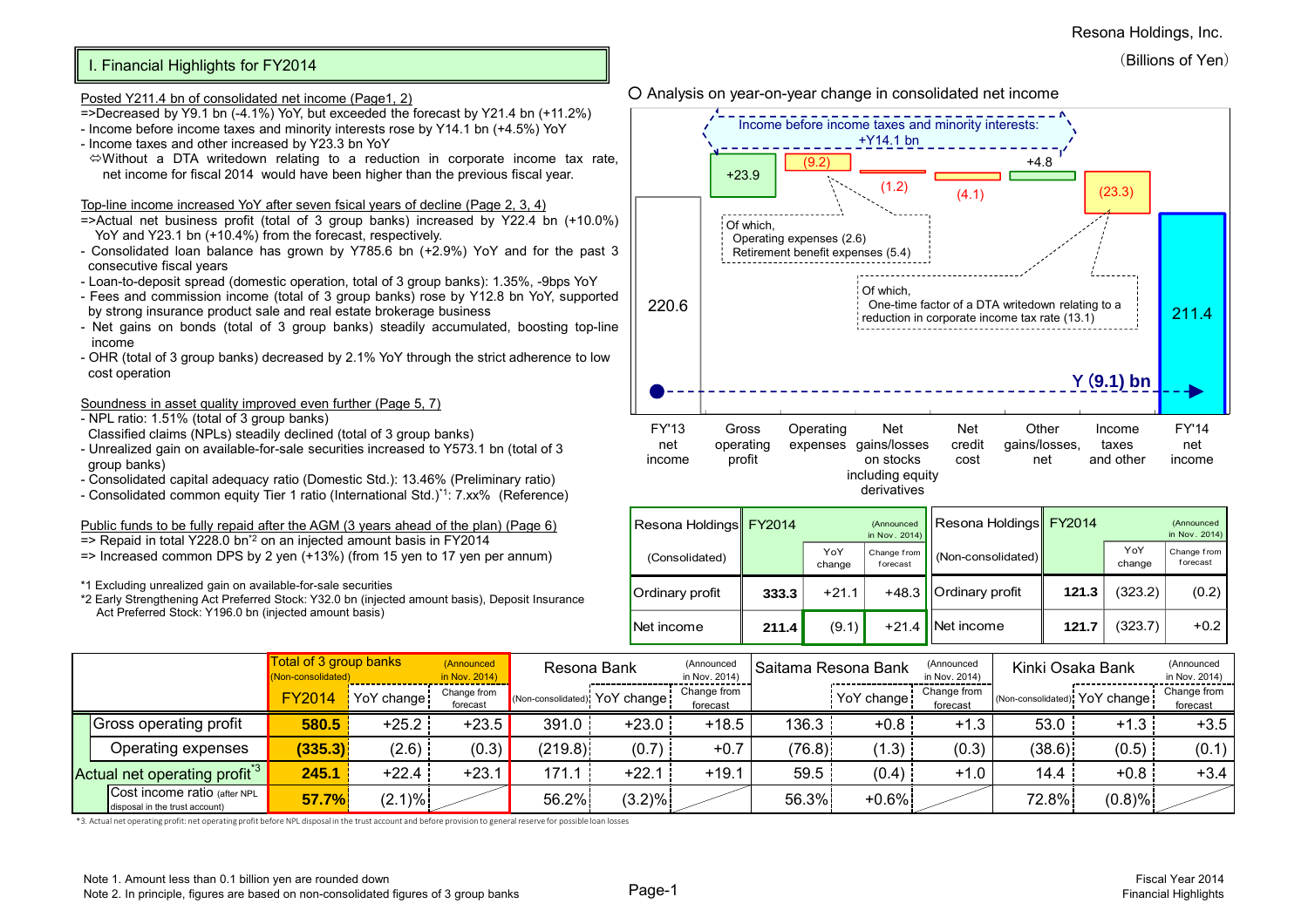## II. Outline of Financial Results for FY2014

|                                                       | <b>Resona Holdings</b> |            |                   | Total of 3 group banks |         |                               |         |                    | Factors accounting for the difference                                                                                                |
|-------------------------------------------------------|------------------------|------------|-------------------|------------------------|---------|-------------------------------|---------|--------------------|--------------------------------------------------------------------------------------------------------------------------------------|
|                                                       | (Consolidated)         |            | <b>Difference</b> | Non-consolidated)      |         | Resona                        | Saitama | Kinki Osaka        | (A)-(B) (Approx. figures)                                                                                                            |
|                                                       | (A)                    | YoY change | $(A) - (B)$       | (B)                    |         | YoY change (Non-consolidated) | Resona  | (Non-consolidated) | RC: Resona Card, RG: Resona Guarantee                                                                                                |
| <b>Gross operating profit</b>                         | 632.4                  | $+23.9$    | $+51.9$           | 580.5                  | $+25.2$ | 391.0                         | 136.3   | 53.0               |                                                                                                                                      |
| (1) Net interest income                               | 425.9                  | (4.0)      | $+9.4$            | 416.5                  | (4.3)   | 265.7                         | 112.1   | 38.7               | RC 2.2 bn and other                                                                                                                  |
| Income from loans<br>and deposits                     |                        |            |                   | 348.8                  | (17.6)  | 219.2                         | 95.5    | 34.0               | Domestic operations, Banking account<br>and Deposits include NCDs                                                                    |
| $(2)$ Trust fees                                      | 22.7                   | (0.9)      | (0.0)             | 22.7                   | (0.9)   | 22.7                          |         |                    |                                                                                                                                      |
| Fees and commission<br>(3)<br>income                  | 146.4                  | $+11.3$    | $+41.4$           | 105.0                  | $+12.8$ | 75.3                          | 19.3    |                    | 10.3 RG 26.8 bn, RC 13.6 bn and other                                                                                                |
| $(4)$ Other operating income                          | 37.2                   | $+17.5$    | $+1.1$            | 36.1                   | $+17.7$ | 27.1                          | 4.9     | 4.0                |                                                                                                                                      |
| Net gains/(losses)<br>on bonds                        | 19.5                   | $+12.3$    |                   | 19.5                   | $+12.3$ | 11.5                          | 4.1     | 3.7                | Net gains on bonds + derivatives (relating bonds)                                                                                    |
| Actual net operating profit                           |                        |            |                   | 245.1                  | $+22.4$ | 171.1                         | 59.5    | 14.4               | Net operating profit before NPL disposal in the trust<br>account and before provision to general reserve for<br>possible loan losses |
| Operating expenses<br>(including non-recurring items) | (357.7)                | (9.2)      | (18.9)            | (338.8)                | (8.0)   | (219.3)                       | (79.0)  |                    | $(40.3)$ RC (11.1) bn, RG (3.1) bn and other                                                                                         |
| Operating expenses                                    |                        |            |                   | (335.3)                | (2.6)   | (219.8)                       | (76.8)  | (38.6)             |                                                                                                                                      |
| Net gains/(losses) on stocks                          | 44.5                   | $+21.9$    | $+0.0$            | 44.5                   | $+22.2$ | 42.9                          | 0.6     | 0.9                |                                                                                                                                      |
| Credit related expenses, net                          | 22.3                   | (4.1)      | (1.9)             | 24.3                   | (2.7)   | 24.8                          | (2.2)   |                    | 1.7 RG 1.1 bn, RC (1.6) bn and other                                                                                                 |
| Other gains/(losses), net                             | (15.4)                 | (18.3)     | $+1.8$            | (17.2)                 | (17.3)  | (15.0)                        | 0.5     | (2.7)              |                                                                                                                                      |
| Income before income taxes                            | 326.2                  | $+14.1$    | $+32.9$           | 293.2                  | $+19.2$ | 224.3                         | 56.2    | 12.6               |                                                                                                                                      |
| Ilncome taxes and other                               | (114.7)                | (23.3)     | (17.9)            | (96.8)                 | (19.6)  | (74.4)                        | (20.9)  | (1.4)              | Minority interests in net income (5.9) bn,<br>Income tax of RHD and other (12.0) bn                                                  |
| Net income                                            | 211.4                  | (9.1)      | $+15.0$           | 196.4                  | (0.3)   | 149.9                         | 35.2    | 11.2               |                                                                                                                                      |





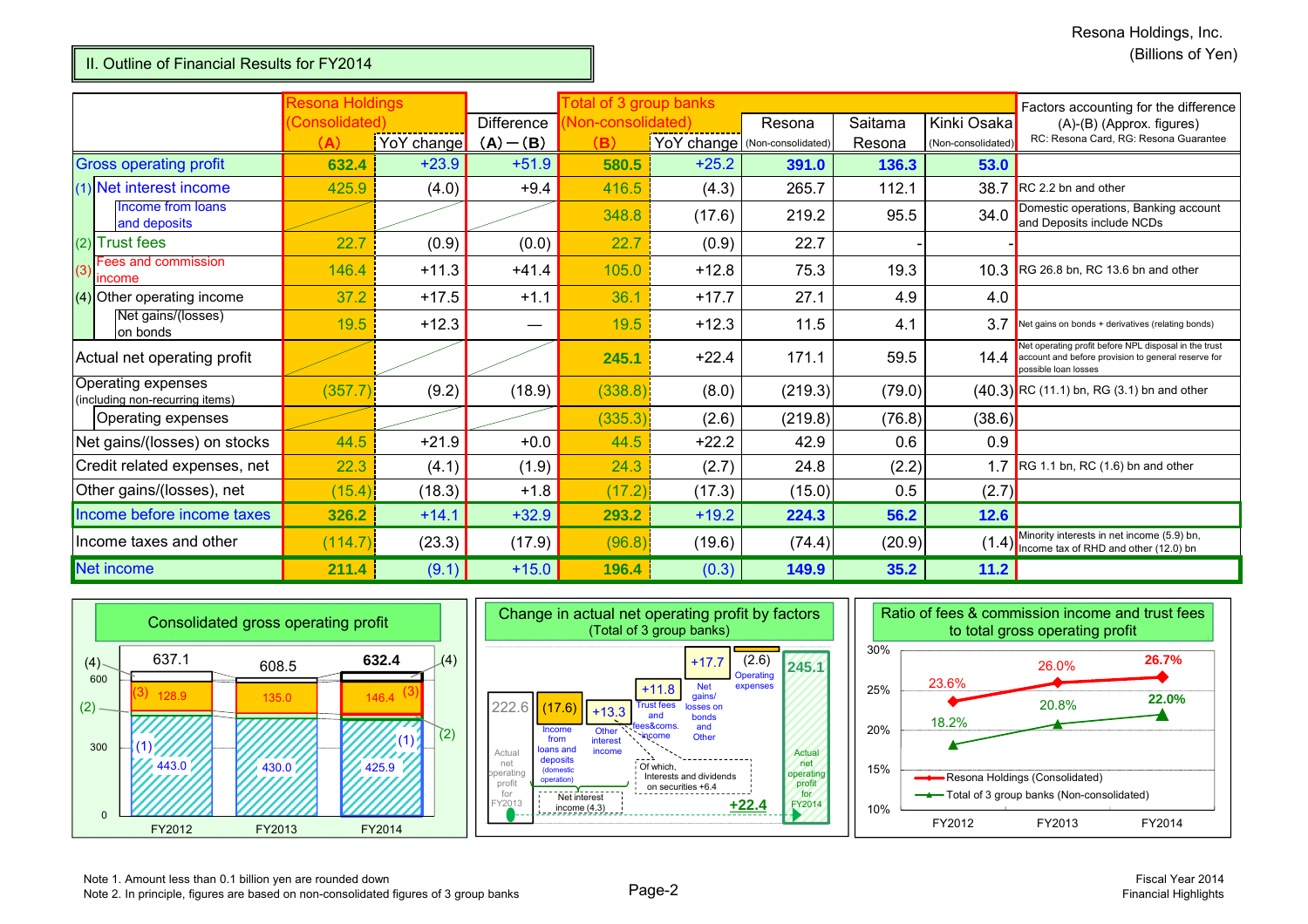# III. Deposits, Loans and Bills discounted



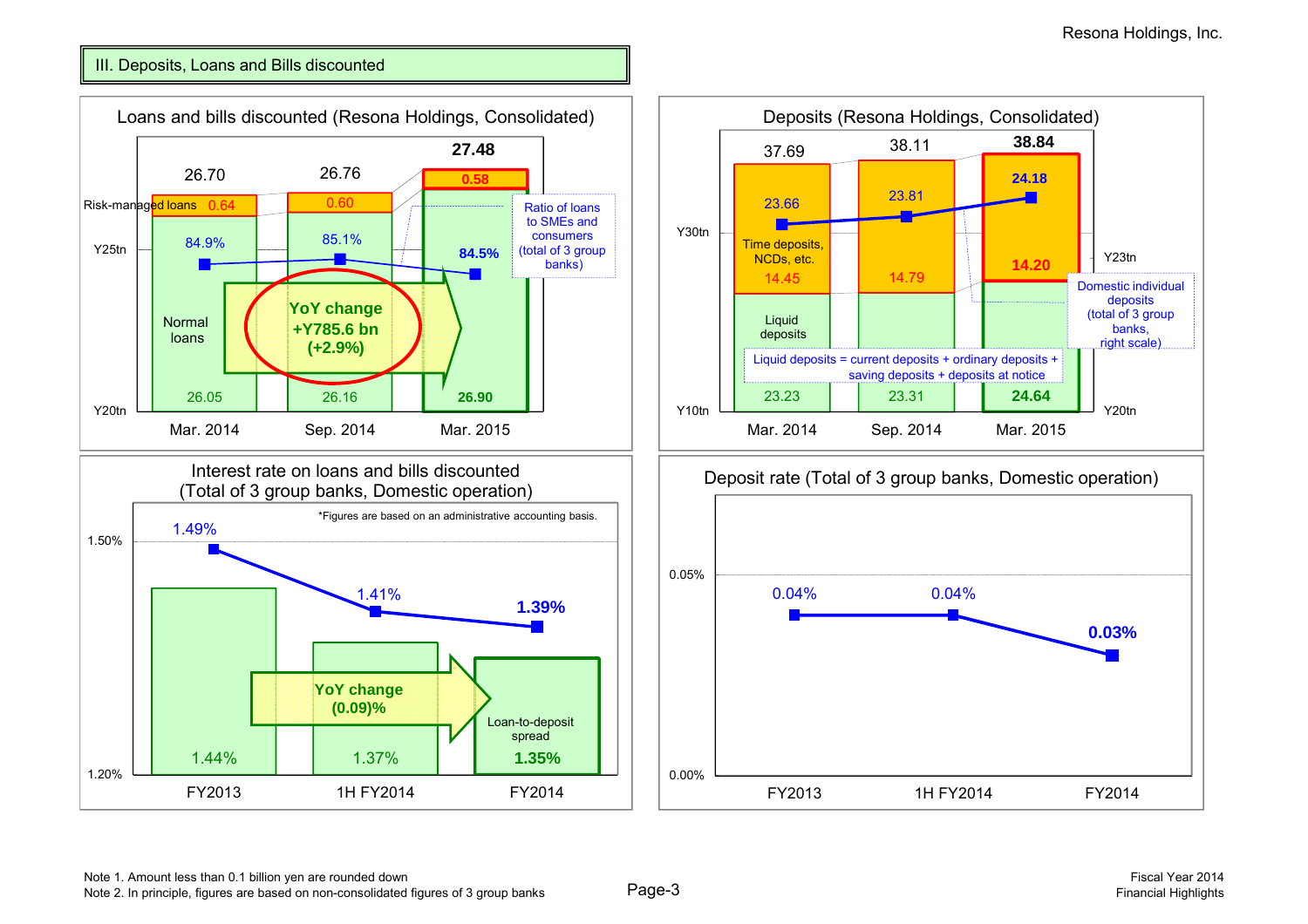IV. Resona's Core Business  $\sim$ Leading Field $\sim$ 

\*Figures are based on an administrative accounting basis.

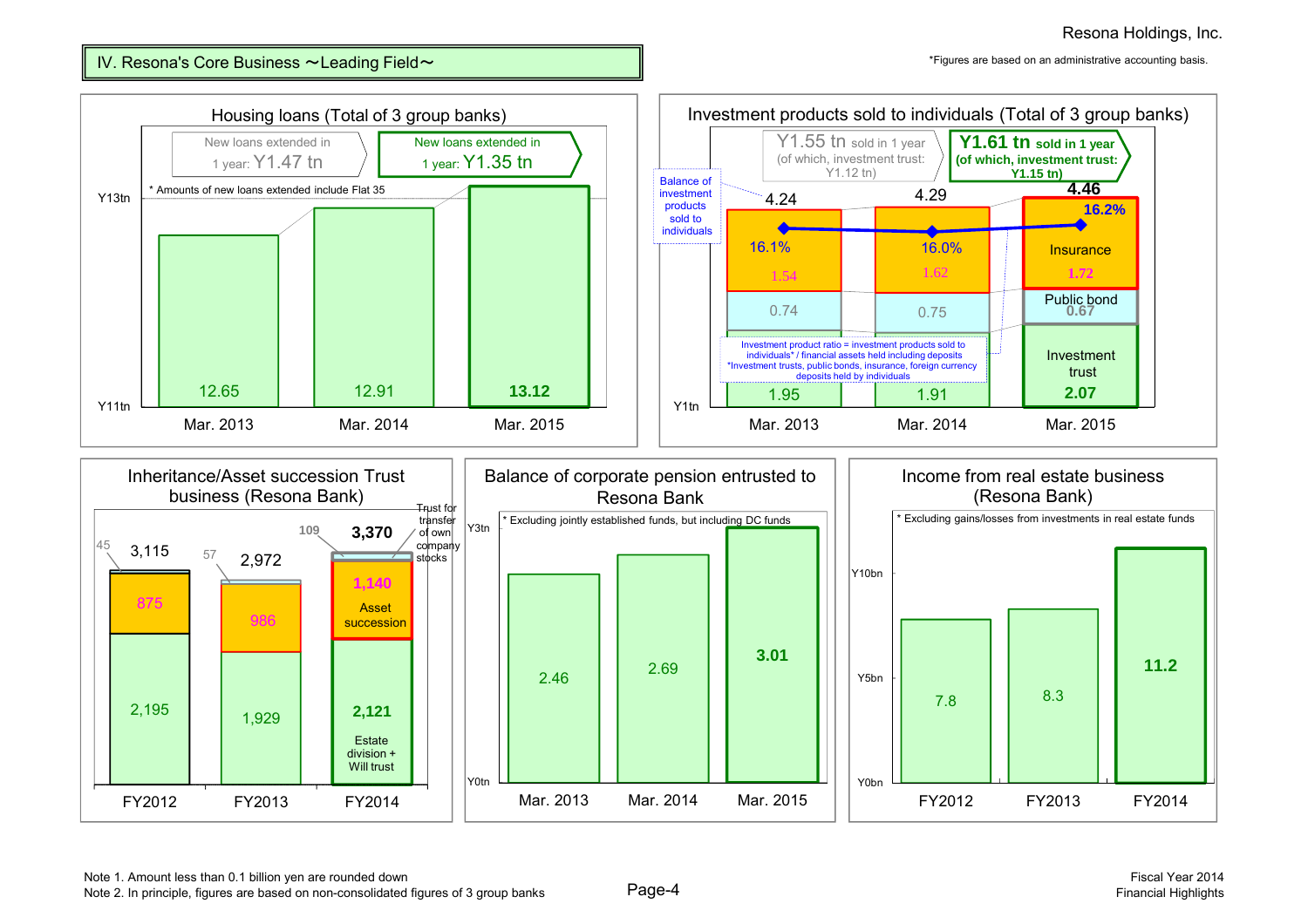## V. Classified Claims (NPL) and Credit Related Expenses

|     |                                    | Total of<br>3 group banks | Resona Bank | Saitama<br>Resona Bank | Kinki Osaka<br><b>Bank</b> |
|-----|------------------------------------|---------------------------|-------------|------------------------|----------------------------|
|     | Total credit-related expenses      | 24.3                      | 24.8        | (2.2)                  | 1.7                        |
|     | Change from FY2013                 | (2.7)                     | (6.6)       | (1.1)                  | $+5.0$                     |
| (1) | New bankruptcy, downward migration | (29.5)                    | (16.7)      | (7.9)                  | (4.9)                      |
|     | Change from FY2013                 | $+7.2$                    | $+4.2$      | $+1.2$                 | $+1.7$                     |
| (2) | Upward migration                   | 6.9                       | 4.7         | 1.8                    | 0.2                        |
|     | Change from FY2013                 | (1.5)                     | (1.5)       | $+0.6$                 | (0.6)                      |
| (3) | Off-balancing and other            | 23.4                      | 20.0        | 1.3                    | 2.0                        |
|     | Change from FY2013                 | (3.5)                     | (3.2)       | (1.6)                  | $+1.4$                     |
| (4) | Provision of general reserve       | 23.5                      | 16.8        | 2.4                    | 4.3                        |
|     | Change from FY2013                 | (4.9)                     | (6.0)       | (1.3)                  | $+2.5$                     |

(1) Loss from new bankruptcy or deterioration in borrower category, etc.

(2) Reversal of loan loss reserve due to improvements in borrower category, etc.

(3) Collection of claims from "doubtful" or lower category borrowers, gain from reversal of loan loss reserve due to off-balancing, and gain from recoveries of write-off claims

(4) Net impact of actual transfer to and reversal from general reserve for possible loan losses

|                          |                                   | Total of<br>3 group banks | Resona Bank | Saitama<br>Resona Bank | Kinki Osaka<br>Bank |
|--------------------------|-----------------------------------|---------------------------|-------------|------------------------|---------------------|
|                          | Unrecoverable or valueless claims | 60.6                      | 34.3        | 17.5                   | 8.7                 |
|                          | Risk claims                       | 265.6                     | 144.1       | 66.8                   | 54.7                |
|                          | Special attention loans           | 105.9                     | 76.7        | 18.5                   | 10.7                |
|                          | Total classified claims (NPL)     | 432.3                     | 255.2       | 102.8                  | 74.1                |
| Change from Mar. 31, '14 |                                   | (52.0)                    | (30.3)      | (7.4)                  | (14.1)              |
|                          | NPL ratio <sup>*1</sup>           | 1.51%                     | 1.33%       | 1.48%                  | 2.96%               |
|                          | Change from Mar. 31, '14          | (0.23)%                   | $(0.21)\%$  | (0.15)%                | $(0.46)\%$          |

\*1. NPL ratio = Total classified claims / Total claims defined under the Financial Reconstruction Act. (Banking and trust accounts) (Total of 3 group banks)

\*2. Reported figures do not include stocks issued by subsidiaries and affiliated companies and unlisted stocks.

\*3. The presented figures only include marketable securities. The figures presented in the table include securities, negotiable certificates of deposit (NCDs) included in "cash and due from banks" and a portion of "monetary claims bought."



## VI. Unrealized gains/(losses) on securities

|                               | Total of<br>3 group banks | Resona Bank | Saitama<br>Resona Bank | Kinki Osaka<br>Bank |                         |                                  | Total of<br>3 group banks | Resona Bank | Saitama<br>Resona Bank | Kinki Osaka<br>Bank |
|-------------------------------|---------------------------|-------------|------------------------|---------------------|-------------------------|----------------------------------|---------------------------|-------------|------------------------|---------------------|
| coverable or valueless claims | 60.6                      | 34.3        | 17.5                   | 8.7                 | <b>Held to maturity</b> |                                  | 72.6                      | 45.7        | 20.8                   | 6.0                 |
| c claims                      | 265.6                     | 144.1       | 66.8                   | 54.7                |                         | Available for sale <sup>*3</sup> | 573.1                     | 435.2       | 121.1                  | 16.7                |
| cial attention loans          | 105.9                     | 76.7        | 18.5                   | 10.7                |                         | Change from Mar. 31, '14         | $+240.3$                  | $+183.9$    | $+50.8$                | $+5.5$              |
| assified claims (NPL)         | 432.3                     | 255.2       | 102.8                  | 74.1                |                         | Bonds                            | 12.9                      | 3.5         | 6.5                    | 2.8                 |
| Change from Mar. 31, '14      | (52.0)                    | (30.3)      | (7.4)                  | (14.1)              |                         | <b>Stocks</b>                    | 539.4                     | 419.4       | 112.1                  | 7.9                 |
| ratio <sup>*1</sup>           | 1.51%                     | $1.33\%$    | 1.48%                  | 2.96%               |                         | Other                            | 20.7                      | 12.2        | 2.4                    | 6.0                 |
|                               |                           |             |                        |                     |                         |                                  |                           |             |                        |                     |

| Balance of stocks held (acquisition cost) " | OU.C | ב הר | しいい |  |
|---------------------------------------------|------|------|-----|--|
|---------------------------------------------|------|------|-----|--|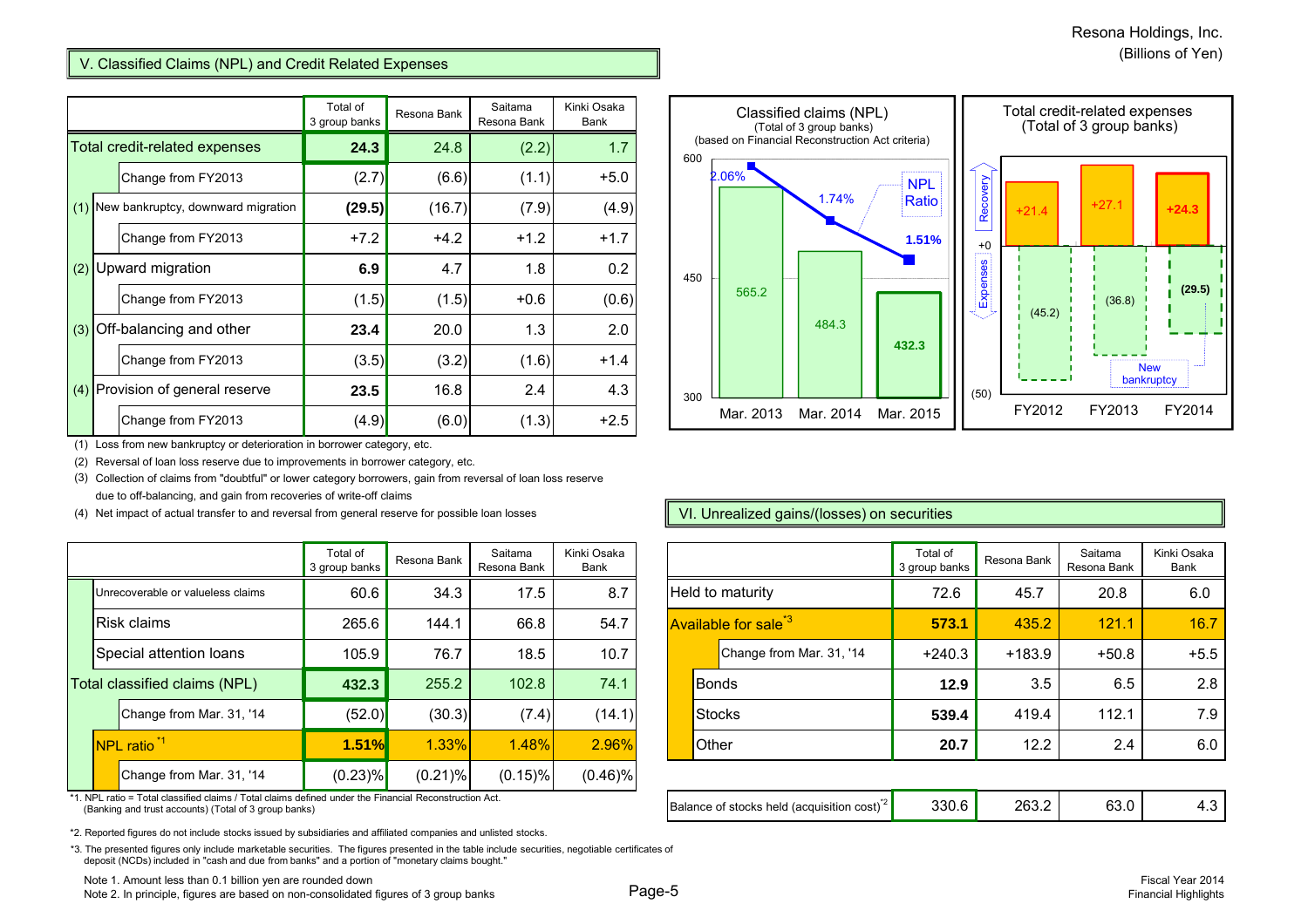## VII. Status of Public Funds

|                                                       | Amount<br>Sep. 30, 2003                     | Amount<br>Mar. 31, 2015      |             | Time of Repayment                  | Outline of "the New Mid-term Management Plan" (Announced in<br>and Progress to Date                                                                                                        |
|-------------------------------------------------------|---------------------------------------------|------------------------------|-------------|------------------------------------|--------------------------------------------------------------------------------------------------------------------------------------------------------------------------------------------|
|                                                       | (1)                                         | (2)                          | $(2) - (1)$ |                                    | [Capital adequacy ratio target (after fully repaying of public funds)]                                                                                                                     |
| Total public funds received                           | 3,128.0                                     | 128.0                        | (3,000.0)   |                                    |                                                                                                                                                                                            |
| <b>Preferred shares</b>                               | 2,531.5                                     | 128.0                        | (2,403.5)   |                                    | O [Japanese Domestic Standard] $\Rightarrow$ Secure sufficient capital a                                                                                                                   |
| Early Strengthening Act                               | 868.0                                       | 128.0                        | (740.0)     |                                    |                                                                                                                                                                                            |
| Class B                                               | 408.0                                       |                              |             | $(408.0)$ Fully repaid in Mar. '09 | O [International Standard] $\Rightarrow$ CET1 ratio <sup>*1</sup> : Stably over 8.0%                                                                                                       |
| Class C                                               | 60.0                                        | 48.0                         |             | (12.0) Repaid Y12.0bn in Jun. '14  |                                                                                                                                                                                            |
| Class E                                               | 300.0                                       |                              |             | $(300.0)$ Fully repaid in Mar. '09 | O [Enhancing efficiency in capital utilization] $\Rightarrow$ ROE <sup>*2</sup> : Over 10                                                                                                  |
| Class F                                               | 100.0                                       | 80.01                        |             | (20.0) Repaid Y20.0bn in Jun. '14  | *1. Exclude unrealized gain on available-for-sale securities                                                                                                                               |
| Deposit Insurance Act                                 | 1,663.5                                     |                              | (1,663.5)   |                                    | *2. (Net income - Preferred dividends) / (Total shareholders equity - balance of outstanding preferred shares) <simple a<br="">the balances at the beginning and end of the term)</simple> |
| Class 1                                               | 550.0<br>$(550.0)$ Fully repaid in Mar. '11 |                              |             |                                    |                                                                                                                                                                                            |
| Class 2                                               | 563.5                                       |                              |             | $(563.5)$ Fully repaid in Mar. '11 | <b>Imprementation of De Facto "Capital Exchange"</b>                                                                                                                                       |
| Class 3                                               | 550.0 <mark>1</mark>                        |                              |             | $(550.0)$ Fully repaid in Jul. '14 | Impro                                                                                                                                                                                      |
| Subordinated debts                                    | 300.0l                                      |                              | (300.0)     |                                    | Comr<br>Complete<br>Sale of treasury shares<br>Y86.5 bn<br>Tie<br>in Mar.                                                                                                                  |
| <b>Financial Function</b><br><b>Stabilization Act</b> | 200.0                                       |                              |             | $(200.0)$ Fully repaid in Oct. '05 | (Third party allotment)<br>2015                                                                                                                                                            |
| Early Strengthening Act                               | 100.0                                       |                              |             | (100.0) Fully repaid in Mar. '09   | <b>Shiftin</b>                                                                                                                                                                             |
| Common shares                                         | 296.4                                       |                              |             | $(296.4)$ Fully repaid in Feb. '14 | Carry out<br>Repurchase of<br>divide<br>Y63.0 bn<br>after late<br>Class 4 preferred shares                                                                                                 |
| 3,128.0                                               |                                             |                              |             |                                    | saved<br>Jun. 2015*<br>sha                                                                                                                                                                 |
| 868.0                                                 |                                             | Total repayment amount Y3 tn |             |                                    | * after the approvals from the relevant financial authorities<br>[Dividends Policy]<br>⊚<br>O [Bolster capital adequa<br>Common<br>Preferred                                               |
|                                                       |                                             |                              |             | <b>Early Strengthening Act</b>     | <b>Maintain a stable divic</b><br>dividens<br>share                                                                                                                                        |

**196.0**

**160.0**

356.0

**Imprementation of De Facto "Capital Exchange"** ◎ 【Dividends Policy】 Sale of treasury shares (Third party allotment) Repurchase of Class 4 preferred shares Y86.5 bnY63.0 bn Improvement of **Common Equity** Tier 1 ratio Shifting preferred dividends to be saved to common **sharehoders** Complete in Mar. 2015Carry out after late Jun. 2015\*\* after the approvals from the relevant financial authorities  $\overline{O}$  [Enhancing efficiency in capital utilization] ⇒ ROE<sup>\*2</sup> : Over 10% ○ [Bolster capital adequacy] and [Maintain a stable dividend policy] ○ Begin to pay interim dividends from FY2015○ Introduce a shareohlder special benefit plan Common share dividends increase\*1. Exclude unrealized gain on available-for-sale securities \*2. (Net income - Preferred dividends) / (Total shareholders equity - balance of outstanding preferred shares) <Simple average of the balances at the beginning and end of the term) 【Term-end dividends for FY2014】 15 yen  $\Rightarrow$  17 yen Preferred dividens to be reducedAfter repurchasing the outstanding non-convertible preferred shares (totaling Y175.0 bn) ⇒ Give consideration to raising common DPS

Outline of "the New Mid-term Management Plan" (Announced in Feb. 2015) and Progress to Date

○ 【Japanese Domestic Standard】 <sup>⇒</sup> Secure sufficient capital adequacy

261.6

Sep. 2003 Mar. 2013 Mar. 2014 Mar. 2015

450.0

160.0

871.6

300.0 296.4

1,663.5

Common shares

Subordinated debts

Preferred shares (Deposit Insurance Act)

**128.0**

**Y96.0 bn** \*(As of June 4, 2015: after deduction of special preferred dividends)  $\square$  Fully repaying after annual general meeting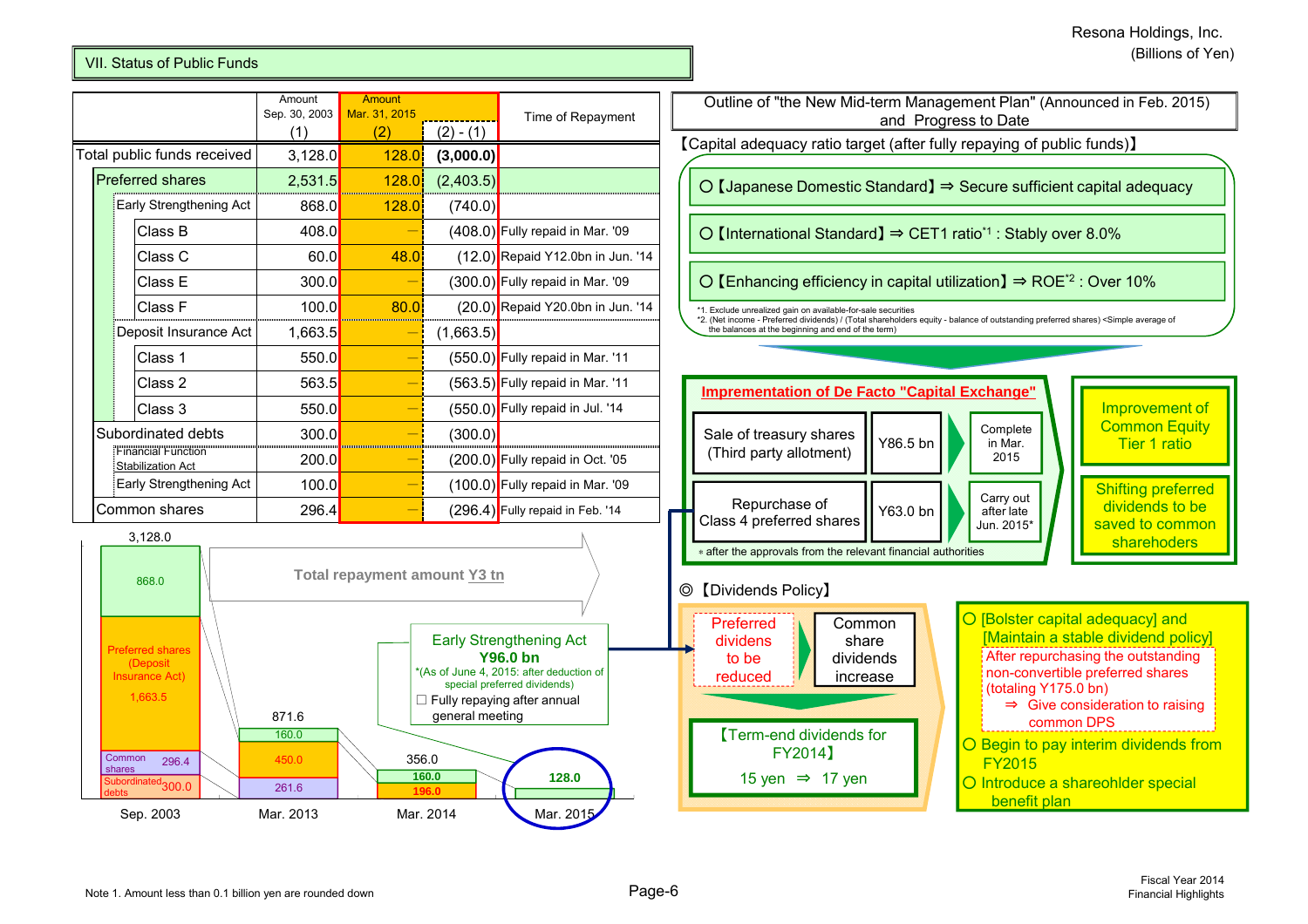# VIII. Capital Adequacy Ratio

|                                                                                                                                  |                          |                | Resona Holdings (Consolidated) |                                      |                |                               | 2,600  | Comparison of total qualifying capital as of Mar. 31, 2015 and 2014                                                                                                          |
|----------------------------------------------------------------------------------------------------------------------------------|--------------------------|----------------|--------------------------------|--------------------------------------|----------------|-------------------------------|--------|------------------------------------------------------------------------------------------------------------------------------------------------------------------------------|
| Japanese Domestic Standard<br>(Billions of Yen/ %)                                                                               | Mar. 2014                |                | Mar. 2015                      | Change from<br>Mar. 2014             |                | Regulatory<br>minimum ratio   |        | ◆ Partial repayment of DIC PS: (234.9)<br>♦ Special preferred dividends to be paid for<br>RCC PS: (32.0)<br>♦ Full repayment of RCC PS (Plan): (96.0)<br>$+211.4$            |
| Capital adequacy ratio                                                                                                           | 14.33%                   |                | 13.46%                         | $(0.87)\%$                           |                | 4.0%                          |        | ◆ Absence of eligible capital instrument<br>(362.9)<br>subject to transitional arrangement: (69.8)                                                                           |
| Total qualifying capital                                                                                                         | 2,278.5                  |                | 1,998.4                        | (280.1)                              |                |                               |        | ♦ Additional deduction relating to reguratory<br>adjustment: (20.3) etc.                                                                                                     |
| Core Capital: instruments and reserves                                                                                           | 2,285.7                  |                | 2,025.9                        | (259.8)                              |                |                               |        | $+23.5$ (51.1)<br>(101.0)                                                                                                                                                    |
| Core Capital: regulatory adjustments                                                                                             | 7.2                      |                | 27.5                           | $+20.3$                              |                |                               |        | 2,278.5<br>Sale of treasury shares: +86.5<br>♦ Repurchase of Class 4 PS: (63.0)                                                                                              |
| <b>Risk weighted assets</b>                                                                                                      | 15,896.8                 |                | 14,842.1                       | (1,054.6)                            |                |                               | 1.800  | 998<br>$Y(280.1)$ bn $(-1.76%)$                                                                                                                                              |
| (Reference)<br><b>International Standard</b><br>Common Equity Tier 1 ratio                                                       | Mar. 2014<br>7.73%       |                | Mar. 2015<br>8.16%             | Change from<br>Mar. 2014<br>$+0.43%$ |                |                               |        | Mar. 2014 Net income Progress in<br>Dividends<br>Other<br>Mar. 2015<br>Sale of<br>Public<br>treasury<br>shares and<br>Funds<br>repurchase<br>Full<br>Repayment of PS<br>Plan |
| (Excluding unrealized gain/loss on<br>available-for-sale securities)                                                             | 7.43%                    |                | *7.07%                         | #VALUE!                              |                |                               |        | Risk weighted assets for FY2014 compared with FY2013                                                                                                                         |
| Tier 1 ratio                                                                                                                     | 9.38%                    |                | 9.71%                          | $+0.33%$                             |                |                               | 17,000 |                                                                                                                                                                              |
|                                                                                                                                  |                          |                |                                |                                      |                |                               |        |                                                                                                                                                                              |
| Total capital adequacy ratio                                                                                                     | 13.68%                   |                | 14.03%                         | $+0.35%$                             |                |                               |        | (Balance +785.6 bn)<br>$+280.0$<br>$+126.1$                                                                                                                                  |
| Resona HD aims to achieve 8.0% and higher CET1 ratio (excluding unrealized gain / loss on available-for-sale securities) stably. |                          |                |                                |                                      |                |                               |        | $+187.9$                                                                                                                                                                     |
| Japanese Domestic Standard                                                                                                       | Resona<br>(Consolidated) |                |                                | Saitama Resona<br>(Non-consolidated) |                | Kinki Osaka<br>(Consolidated) |        | (280.0)<br>(1,368.7)                                                                                                                                                         |
| (Billions of Yen/ %)                                                                                                             | Mar.                     | Mar.           | Mar.                           | Mar.                                 | Mar.           | Mar.                          |        | 5.896.                                                                                                                                                                       |
| Capital adequacy ratio                                                                                                           | 2014<br>13.37%           | 2015<br>13.58% | 2014<br>13.40%                 | 2015<br>14.26%                       | 2014<br>13.20% | 2015<br>10.93%                |        | 4,842.1<br>Y (1,054.6) bn (+0.89%)                                                                                                                                           |
| Total qualifying capital                                                                                                         | 1,547.5                  | 1,465.0        | 435.5                          | 414.0                                | 176.8          | 148.0                         | 14.000 | Other                                                                                                                                                                        |
| Core Capital: instruments and reserves                                                                                           | 1,555.3                  | 1,485.5        | 449.3                          | 427.6                                | 176.8          | 148.2                         |        | Change of Mar. 2015<br>Mar. 2014<br><b>GF</b><br>Increase Improvement<br>of PD*1 termination*2<br>of loans<br>credit risk                                                    |
| Core Capital: regulatory adjustments                                                                                             | 7.7                      | 20.5           | 13.8                           | 13.5                                 |                | 0.1                           |        | weighted<br>assets<br>*1. Decline in PD/LGD, upward migration of obligor ratings, etc                                                                                        |
| Risk weighted assets                                                                                                             | 11,572.4                 | 10,786.1       | 3,248.4                        | 2,902.4                              | 1,338.5        | 1,354.1                       |        | *2. Termination of grandfathering treatment given to risk-weight applicable to<br>adjustments<br>equity holdings                                                             |

and Kinki Osaka Bank adopts the F‐IRB approach.